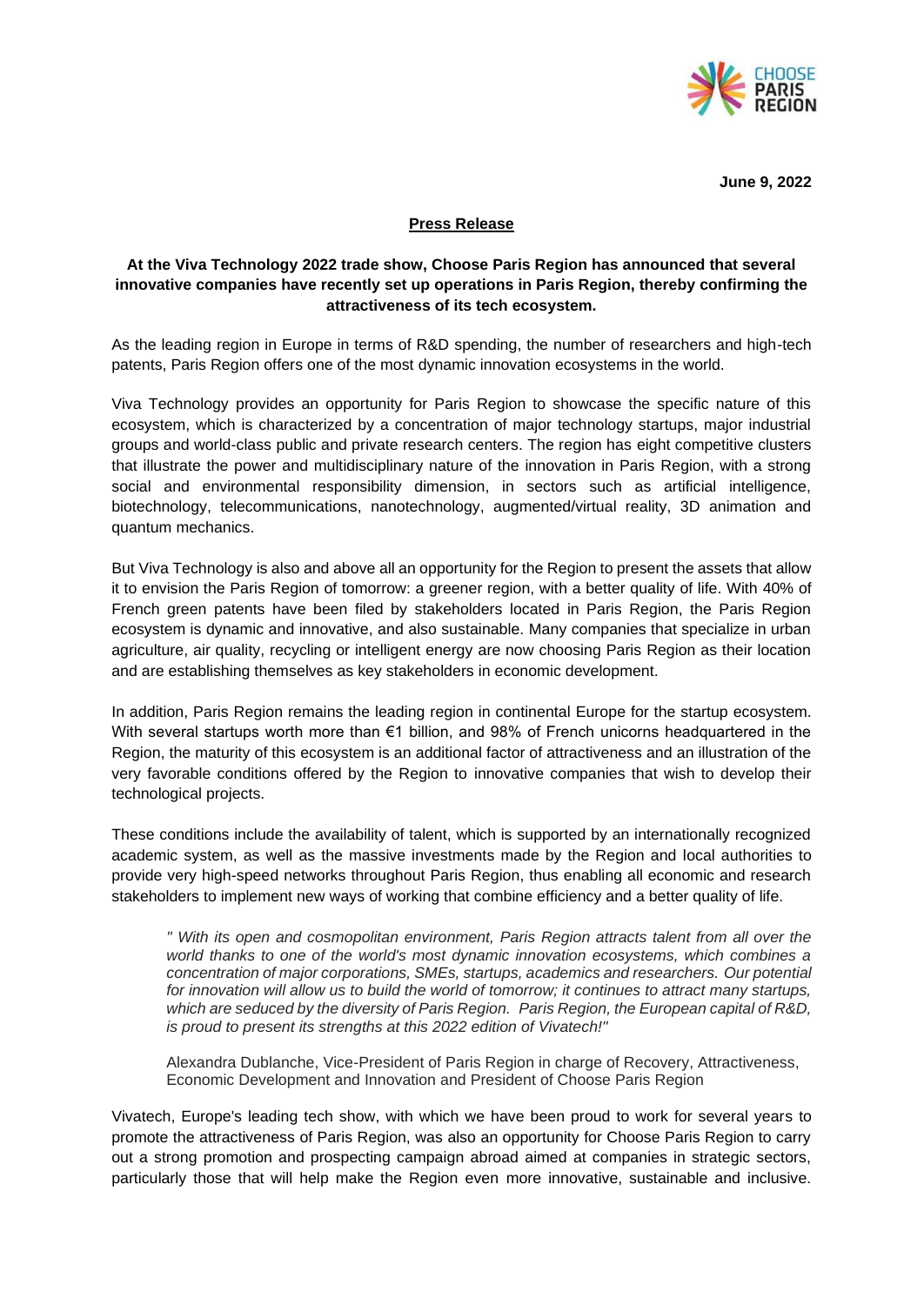

Thanks to this initiative and our partnership with Vivatech, over 250 international innovative companies will participate in the show. These companies come from Europe (60%) and North America (20%), with Asia and Africa accounting for the remaining 20%, making a total of 42 different countries.

Finally, the prospect of the Olympic and Paralympic Games in 2024 is already an opportunity for the Paris Region tech ecosystem to attract new companies. Viva Technology is an opportunity for them to highlight the reasons that led them to join us:

## **Volocopter**

Volocopter is pioneering new solutions for urban air mobility for cities around the world, including for Paris. Together with the Choose Paris Region, Groupe ADP, and RATP Group, the company is gathering the stakeholders and resources to launch a new shared mobility service with electric vertical take-off and landing vehicles (eVTOLs). These 100% electric passenger vehicles, VoloCity & VoloConnect, and delivery drones, the VoloDrone, are poised to bring mobility into the third dimension for the Paris Region by offering point-to-point connections between vertiports, or VoloPorts, in an around the city. A Commercial Lead for France has already been hired by the German-based company with the goal to build a team in Paris for commercial service launch in time for the 2024 Olympic Games. Volocopter's VoloCity air taxi model will also be on display at VivaTech from 15-16 June, and Volocopter's CCO and Jean-Christophe Drai, Commercial Lead France Volocopter will be on Choose Paris Region's panel discussion on 14 June.

*"Paris has offered Volocopter the unique opportunity to soon launch our services on the global stage for the 2024 Olympic Games,"* says **Christian Bauer, Volocopter Chief Commercial Officer and Interim Chief Financial Officer**. "*With the right combination of innovation, stakeholder support, and a soon to come Paris team, Volocopter is excited to provide fully electric and silent passenger, cargo, and emergency services to the inhabitants and tourists of the Paris region."*

### **Sosafe**

SoSafe, a German startup, helps companies develop a culture of cybersecurity and mitigate risk through its RGPD-compliant awareness programs. SoSafe has become the European leader in safety training and awareness.

"*We have seen a tremendous interest in our security awareness and human risk management platform within the French market*. *This has led us to open a local office to better serve our French customers. We chose Paris as an excellent starting point for our development. Moreover, in terms of economic potential and talent recruitment, the Paris ecosystem remains second to none in France,"* said **Niklas Hellemann, CEO of SoSafe.**

## **Cortexia**

Cortexia's solution adds a new dimension to urban cleanliness management: by providing a real-time cleanliness measurement, the cleaning services can manage their resources according to real needs and objective indicators. Our automatic measurement system consists of a camera and a computing unit installed on the city's vehicles (AI, deep learning). Cleaning departments optimize cleaning frequency and routes to deploy sweepers when needed. Our customers achieve a cleaner city while saving about 20% in CO2 emissions and machine hours.

"*We choose Paris to be close to our first customers, among them Grand Paris Seine Ouest and Rueil Malmaison who are leading the way but also because of the great eco system in the deep tech and in the cleanliness service industry (The headquarters of the main companies like VEOLIA, SUEZ or PAPREC are located in Paris region). Thanks to Choose Paris Region we met lot of large companies to team up with and especially RATP with whom we have a very promising collaboration*.", **Laurent Dalibon Directeur France, Cortexia.**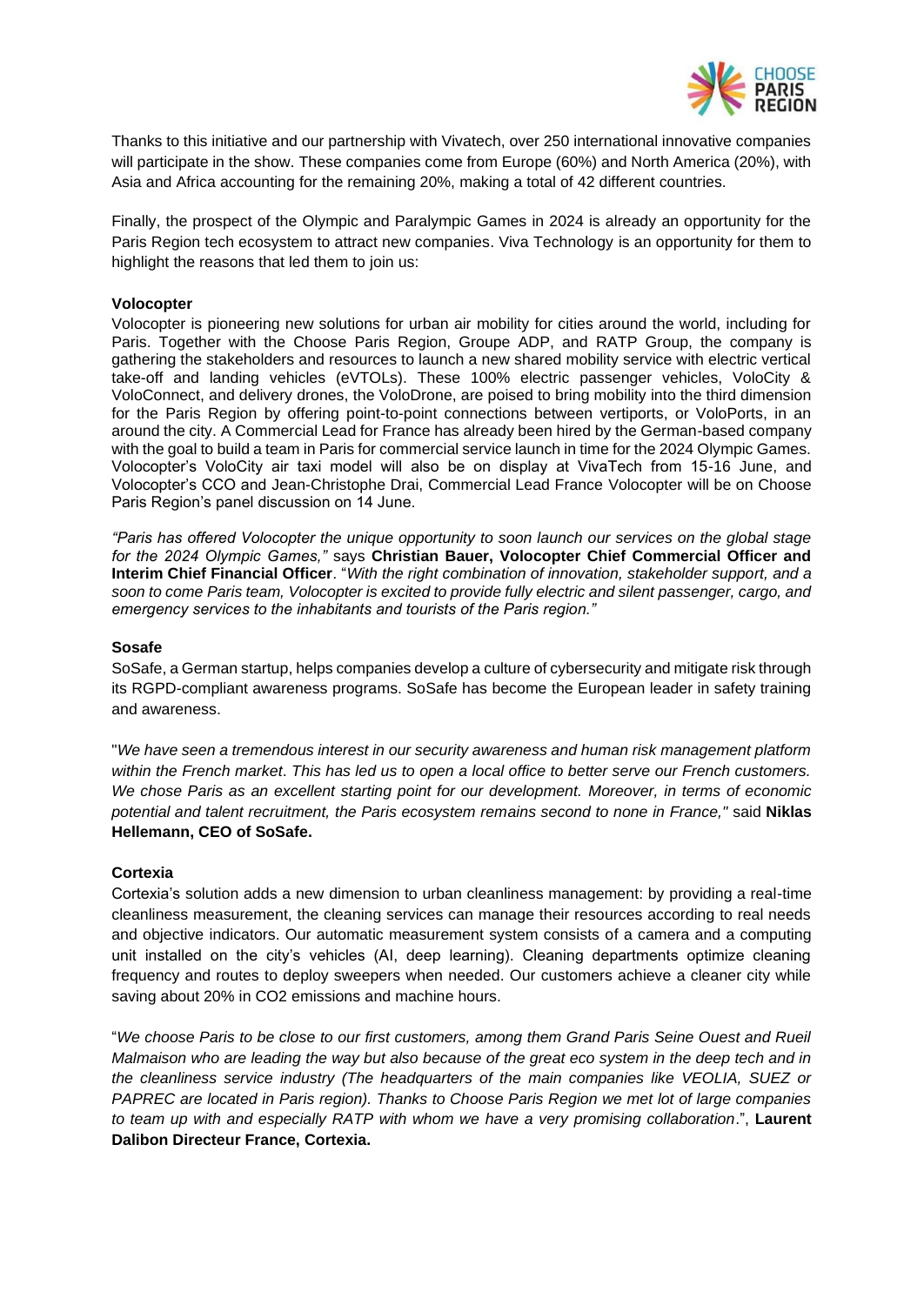

## **Altada Technology Solutions**

Founded in 2017, Altada Technology Solutions ("Altada") is a global provider of artificial intelligence (AI) solutions that supercharge data-driven decision making in the financial services, travel/security and healthcare sectors.

The company's Data Intelligence Platform integrates the first AI engine that leverages optical character recognition (OCR) and natural language processing (NLP) to analyze large volumes of structured and unstructured data, enabling users to not only make sense of their information but to also gain meaningful market insights that drive competitive advantage.

Altada is headquartered in Cork, Ireland, with offices in six countries across the globe, including offices in London, New York and San Francisco.

*"The Paris Region has a huge potential for Altada as we aim to bring our AI solutions to customers across the globe. The regions' keen focus on innovation and technology makes it a strategic choice for expanding into the European market and beyond. Altada's investment in the Paris Region would unlock extensive opportunities for the company, and we are excited to explore opportunities to become part of such a diverse economic landscape. I know that we would be enthusiastically received by French customers and the larger tech community across the Paris Region.",* **Allan F. Beechinor, CEO and Co-founder, Altada Technology Solutions.**

### **Retail Robotics Solutions**

Retail Robotics Solutions, French-Estonian startup presents FoodTech solutions for cafeteria and restaurants at Viva Technology in Paris (15-18 June 2022).

Estonian 'Retail Robotics Solutions' (RRS; resident of Tehnopol Startup Incubator) has based production in France and launched a subsidiary 'RRS – Production & Export'. RRS companies are focused on Deep-Tech and Machine Learning-based solutions for catering and retail.

RRS flagship product is Robotic Cashier that is self-service terminal crucially improving the Clients Survey at any self-service restaurant or cafeteria. It is an integrated hardware and software suite built around a neural network-based dish recognition module and payment modules for bank card, RFID card, fingerprint or facial recognition payment.

Robotic Cashier has successfully passed pilot application in well-known European operators of public catering. Each Robotic Cashier allows self-service restaurants or cafeteria to save up to 2'000 euro per month. RRS is aimed on Global Contract Catering Market that accedes €255B and forecasted as much as €326B in 2026 (www.researchandmarkets.com).

*"Thanks to support of Choose Paris Region, Viva Technology is our first public event outside Estonia. Our neural network allows to distinguish meals with exceptional accuracy within 1 second. RRS equipment is easy-to-be-integrated with POS systems, bank terminals and loyalty programs. We fight queues and it's of special importance for our clients at lunch time. I'd like to emphasize that we not only crucially improve level of service and save pretty good budget, but we control the quality of each dish and collect statistics as well. We provide a real breakthrough for future market leaders. Our task is to make our equipment obligatory for public catering who cares about quality of both service and food",* **Dmitry RODIN, CEO of RRS**.

RRS Robot Cashier is presented at Viva Technology. Demo mode is available on demand.

### **Biolabs**

The American company BioLabs develops and manages a network of innovation communities designed for Life Sciences startups. It offers coworking spaces that combine offices, fully equipped labs and technical support. Experts, industrial partners and investors are gathered around the residents.

*"For its first location in Europe, BioLabs has chosen Paris Region for its dynamic Lifescience ecosystem and the excellence of its universities, research centers and hospitals. This ecosystem has resulted in the emergence of many high-quality startups. BioLabs will be a decisive factor in accelerating their development." ,* **Johanna Michielin, Head of BioLabs France.**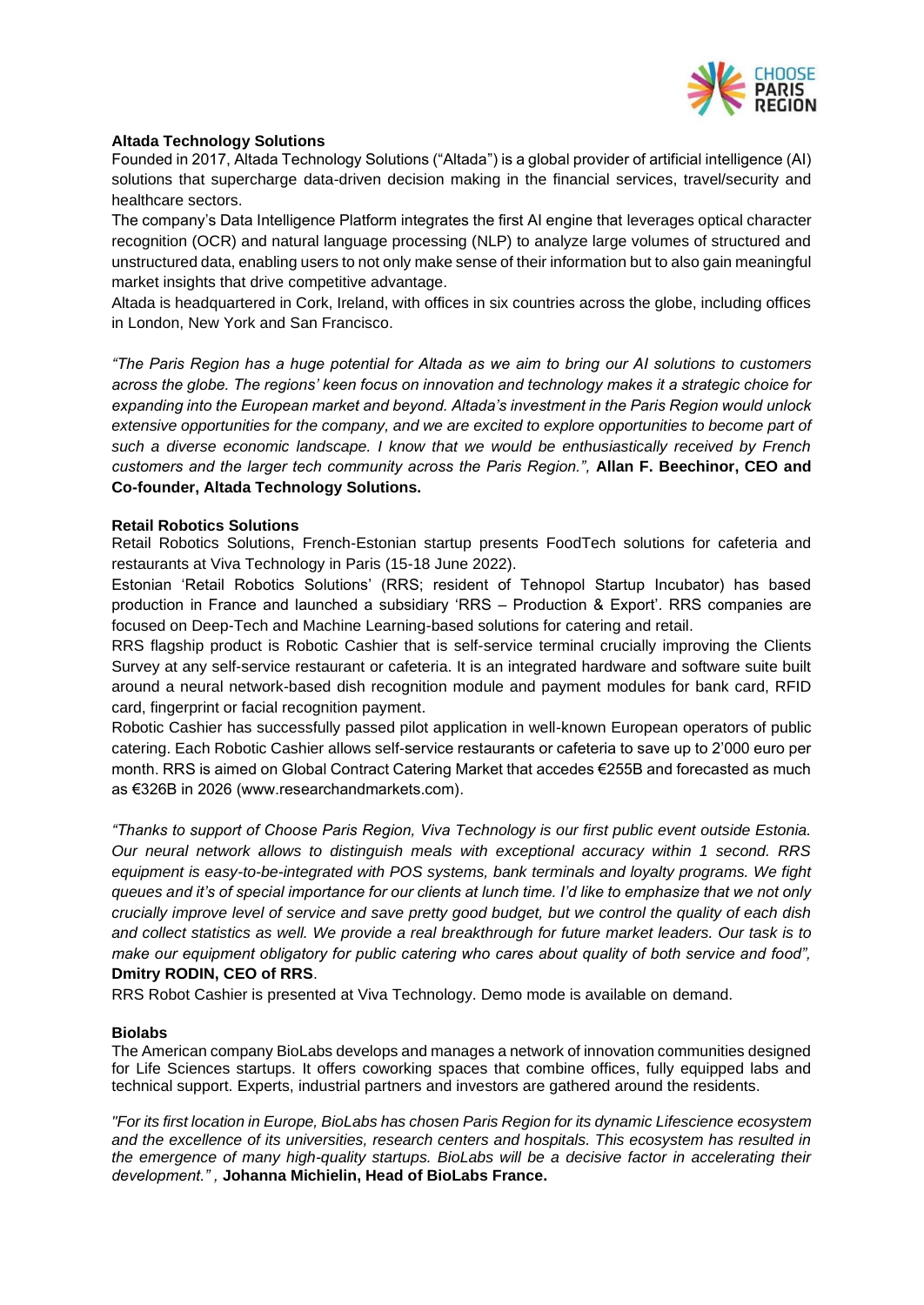

## **Clinova**

Clinova is a UK-based consumer digital healthcare company focused on wellness, nutrition and the prevention of health problems. Over the last decade, Clinova's brands – which include O.R.S Hydration Tablets – have delivered highly effective healthcare solutions. Clinova's latest product is the complete health search engine, Caidr, which puts great healthcare in its users' hands by providing medical content, trusted products and instant delivery.

As technology becomes more central in all our lives, we are leading the way in harnessing digital opportunities to improve consumer health by adding artificial intelligence and predictive health management features to the Caidr platform.

"*We believe that Paris, being a global city at the centre of Europe with a strong start-up and e-health pedigree and a deep pool of high-quality talent, is the perfect location from which to launch Clinova's European operations. As well as the opportunity to tap into that high-quality talent pool, Paris provides a great platform to leverage and cross-pollinate ideas with other like-minded companies – an ideal base for our European offices that would manage our EU activities. We are confident and excited about this new phase of Clinova's expansion in France*.", **Charles Ebubedike, CEO**

# **The Choose Paris Region Program at Viva Technology 2022:**

# **June 14 at Sciences Po Paris:**

- Event between innovation managers from major groups in Paris Region and international startups: "Techmeeting: Best of DeepTech"
	- o Expert panel "How will the Metaverse impact our business tomorrow?"
		- Gil Doukhan, Partner IRIS Capital,
		- Thierry Gruszka, Head of Cisco Innovation Lab France.
	- o Around a hundred pre-organized events
- Conference "*Scaling Up Your Business: Get Key Advice From Digital Champions*" for international companies
	- o Gilles Babinet, National DigitalTechnology & Digital Entrepreneur Council
	- o Birgitta Finnander, Head of R&D Center France, Ericsson
	- o Jean-Christophe Drai, Commercial Lead France, Volocopter
	- o This conference is part of the official VivaTech side-events program

An emblematic Parisian educational institution, full of history and resolutely focused on the future, Sciences Po. will host thisevent that highlights its international focus.

### **June 15-18 at VivaTech:**

- Explore Tours: discover the region's innovation ecosystems in the e-commerce, AI R&D, energy, mobility and deepTech sectors. These Explorer Tours are invitation-only and are reserved for international companies that are particularly innovative and interested in the Region
- One-to-one meetings between Choose Paris Region experts and international investors
- Welcoming of foreign delegations

### **June 15 at VivaTech:**

- 11 a.m. Inauguration of the Greater Paris Metropolis stand (Hall 1 Stand D-21)
- International "Tech along the Seine River" evening upon invitation, organized by Choose Paris Region in partnership with Paris Region , Business France, the AFNUM, the MEDEF and the Greater Paris Metropolis. Evening included in the official VivaTech side-events program